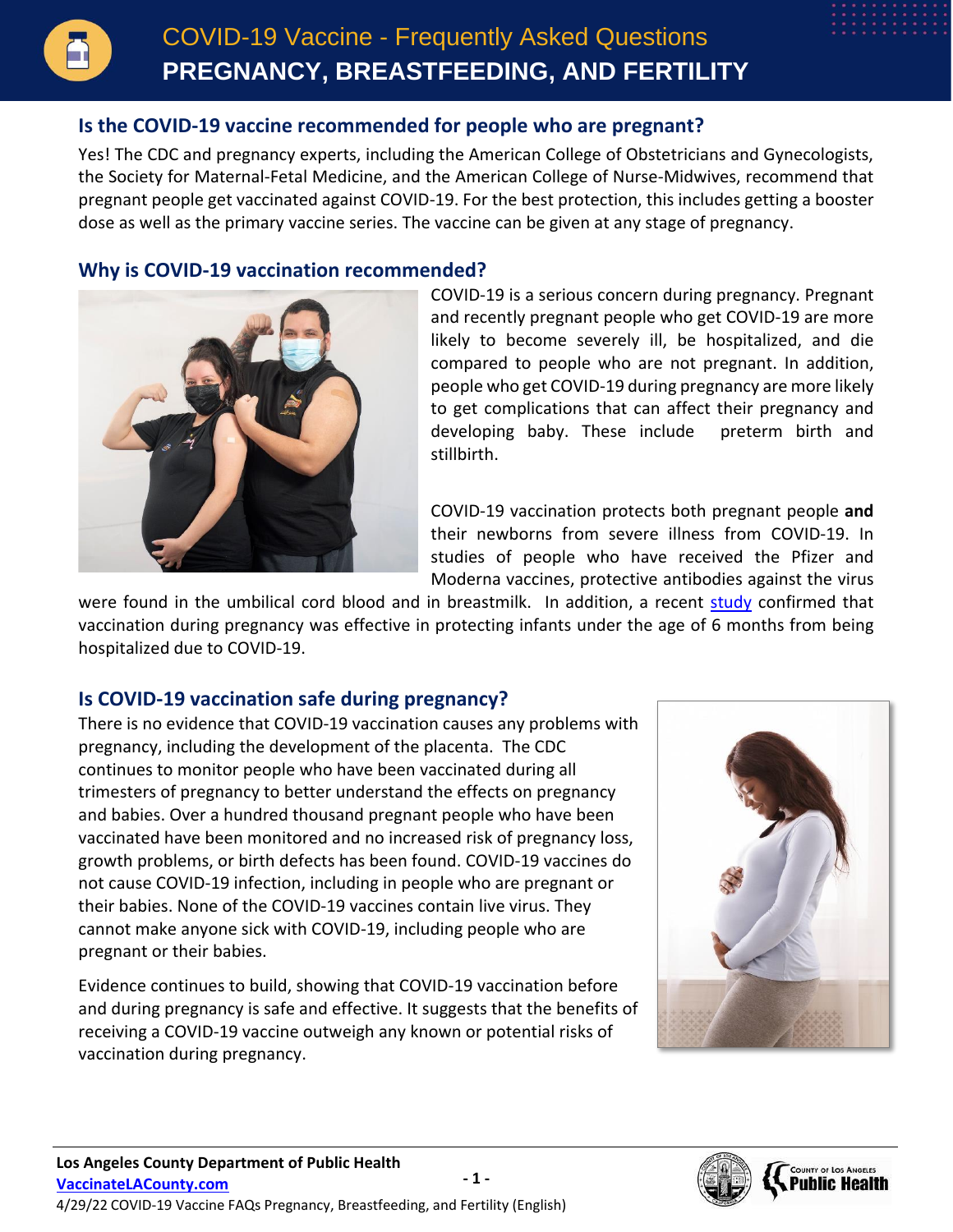

### **How can I get more information?**

For more information, visit\_[smfm.org/covidfamily](https://www.smfm.org/covidfamily) and the CDC webpage COVID-19 Vaccines While [Pregnant or Breastfeeding.](https://www.cdc.gov/coronavirus/2019-ncov/vaccines/recommendations/pregnancy.html)

If you are pregnant and have questions about getting vaccinated, talk to your doctor. You can also talk to experts at MotherToBaby who are available to answer questions in English or Spanish. This free and confidential service is available Monday–Friday 8am–5pm. You can call 866-626-6847, text 855.999.8525, e-mail [ContactUs@mothertobaby.org](mailto:ContactUs@mothertobaby.org) or start a chat at [mothertobaby.org/ask-an-expert/.](https://mothertobaby.org/ask-an-expert/)

#### **Can people who are breastfeeding get the vaccine?**



Yes! Experts, including the CDC, the American College of Obstetricians and Gynecologists, the Society for Maternal-Fetal Medicine, and the American College of Nurse-Midwives recommend that people who are breastfeeding be vaccinated against COVID-19.

Lactating people were not included in the vaccine studies. However, based on what we know about how these vaccines work, the vaccines are not thought to be a risk for the baby. Recent studies have shown that breastfeeding people who have received the Pfizer or Moderna vaccines have antibodies in their breastmilk, which might help to protect their babies. These vaccines do not pass into breastmilk.

# **Is it safe for me to get a COVID-19 vaccine if I would like to have a baby one day?**

Yes. The CDC and medical experts recommend vaccination for everyone aged 5 years and older. This includes people who are pregnant, trying to get pregnant, or who may want to get pregnant in the future as well as their partners.

There is no evidence that any vaccine, including COVID-19 vaccines, cause fertility problems in females or males. There is also no evidence that COVID-19 vaccines affect puberty or teenage development.



A small [study](https://jamanetwork.com/journals/jama/fullarticle/2781360) of 45 healthy men who received an [mRNA COVID-19 vaccine](https://www.cdc.gov/coronavirus/2019-ncov/vaccines/different-vaccines/mrna.html) reviewed sperm characteristics before and after vaccination. Researchers looked at sperm quantity and movement and found no significant changes in these after vaccination. By comparison, a different [study](https://academic.oup.com/aje/advance-article/doi/10.1093/aje/kwac011/6511811?login=true) found a decrease in fertility for up to 60 days in men who were *infected* with COVID-19. This study of over 2,000 people also found no differences in pregnancy success rates in men and women who were vaccinated compared with those who weren't. Many people have become pregnant after receiving a COVID-19 vaccine. For more information see the CDC webpage [COVID-19 Vaccines for People Who Would Like to](https://www.cdc.gov/coronavirus/2019-ncov/vaccines/planning-for-pregnancy.html)  [Have a Baby.](https://www.cdc.gov/coronavirus/2019-ncov/vaccines/planning-for-pregnancy.html)